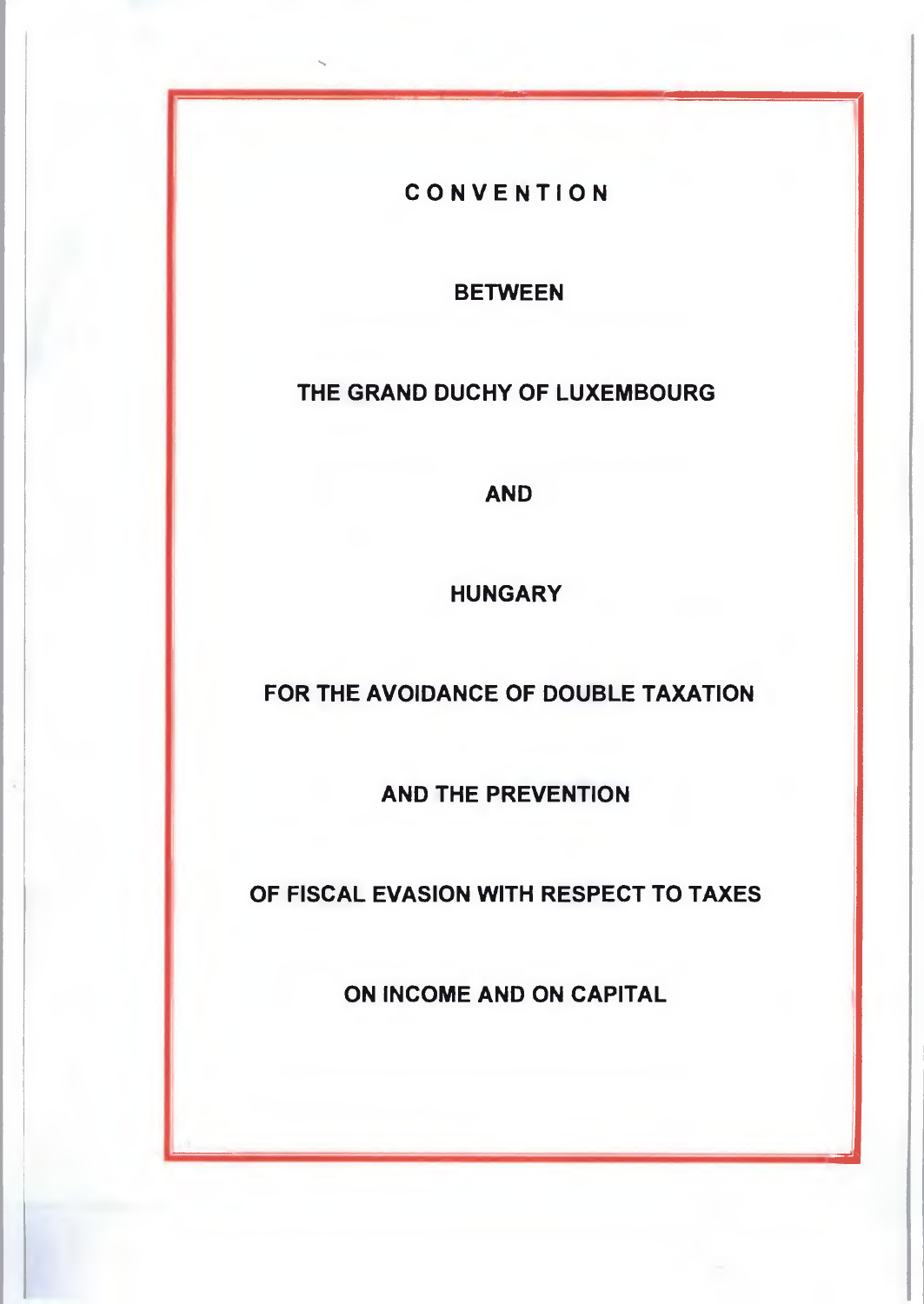The Grand Duchy of Luxembourg and Hungary, desinng to conclude a Convention for the avoidance of double taxation and the prevention of fiscal evasion with respect to taxes on income and on capital, and to further develop and facilitate their relationship,

Have agreed as follows:

## Article 1 PERSONS COVERED

This Convention shall apply to persons who are residents of one or both of the Contracting

States.

## Article 2 TAXES COVERED

1. This Convention shall apply to taxes on income and on capital imposed on behalf of a Contracting State or of its local authorities, irrespective of the manner in which they are levied

2. There shall be regarded as taxes on income and on capital all taxes imposed on total income, on total capital or on elements of income or of capital, including taxes on gains from the alienation of movable or immovable property, taxes on the total amount of wages or salaries paid by enterprises, as well as taxes on capital appreciation.

3. The existing taxes to which the Convention shall apply are in particular.

(a) in Hungary:

- (i) the personal income tax (szem6lyi jövedelemad6);
- (ii) the corporate tax (tarsasagi adó);
- (iii) the land parcel tax (telekad6); and
- $(iv)$  the building tax (építményadó);
- (hereinafter referred to as 'Hungarian tax\*);

#### (b) in Luxembourg:

- (i) the income tax on individuals (l'impôt sur le revenu des personnes physiques);
- (ii) the corporation tax (l'impôt sur le revenu des collectivités);
- (iii) the capital tax (l'impôt sur la fortune); and
- (iv) the communal trade tax (l'impôt commercial communal);

(hereinafter referred to as °Luxembourg tax-).

4. The Convention shall apply also to any identical or substantially similar taxes that are imposed after the date of signature of the Convention in addition to, or in place of, the existing taxes. The competent authorities of the Contracting States shall notify each other of any significant changes that have been made in their taxation laws.

#### Article 3 GENERAL DEFINITIONS

1. For the purposes of this Convention, unless the context otherwise requires:

(a) the term °Hungary" means the territory of Hungary as defined by its laws in accordance with international law;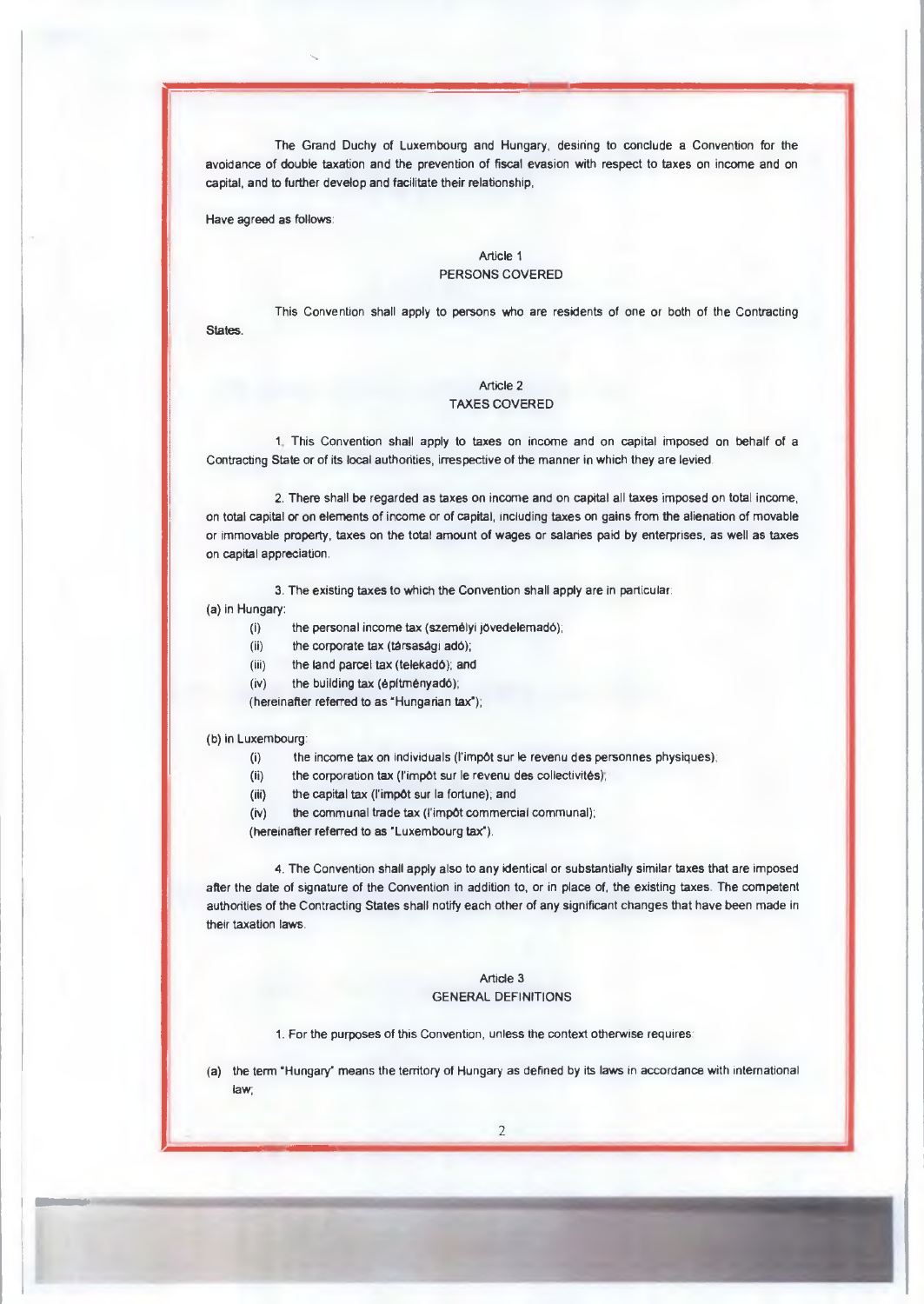- (b) the term "Luxembourg" means the Grand Duchy of Luxembourg and, when used in a geographical sense, it means the territory of the Grand Duchy of Luxembourg;
- (c) the terms 'a Contracting State' and 'the other Contracting State mean Hungary or Luxembourg, as the context requires,
- (d) the term 'person' includes an individual, a company and any other body of persons;
- (e) the term "company' means any body corporate or any entity that is treated as a body corporate for tax purposes;
- (f) the term "enterprise" applies to the carrying on of any business;
- (g) the terms "enterprise of a Contracting State" and "enterprise of the other Contracting State" mean respectively an enterprise carried on by a resident of a Contracting State and an enterpnse carried on by a resident of the other Contracting State;
- (h) the term "international traffic' means any transport by a ship, aircraft or road vehicle operated by an enterprise that has its place of effective management in a Contracting State, except when the ship, aircraft or road vehicle is operated solely between places in the other Contracting State;
- (i) the term 'competent authority' means:
	- (i) in the case of Hungary, the minister responsible for tax policy or his authorised representative,
	- (ii) in the case of Luxembourg, the Minister of Finance or his authorised representative;
- (j) the term "national", in relation to a Contracting State, means:
	- (i) any individual possessing the nationality of that Contracting State; and
	- (ii) any legal person, partnership, association or other entity deriving its status as such from the laws in force in that Contracting State;
- (k) the term "business' includes the performance of professional services and of other activities of an independent character;
- (I) the 'place of effective management" is the place where the key management and commercial decisions that are necessary for the conduct of the entity's business are in substance made. The place of effective management will ordinarily be the place where the most senior person or group of persons makes its decisions, and the day-to-day management is conducted, the place where the actions to be taken by the entity as a whole are determined.

2. As regards the application of the Convention at any time by a Contracting State, any term not defined therein shall, unless the context otherwise requires, have the meaning that it has at that time under the law of that State for the purposes of the taxes to which the Convention applies, any meaning under the applicable tax laws of that State prevailing over a meaning given to the term under other laws of that State.

#### Article 4 RESIDENT

1. For the purposes of this Convention, the term 'resident of a Contracting State" means any person who, under the laws of that State, is liable to tax therein by reason of his domicile, residence, place of management, place of incorporation or any other criterion of a similar nature, and also includes that State and any local authority thereof, as well as a collective investment vehicle established in that State. This term, however, does not include any person who is liable to tax in that State in respect only of income from sources in that State or capital situated therein.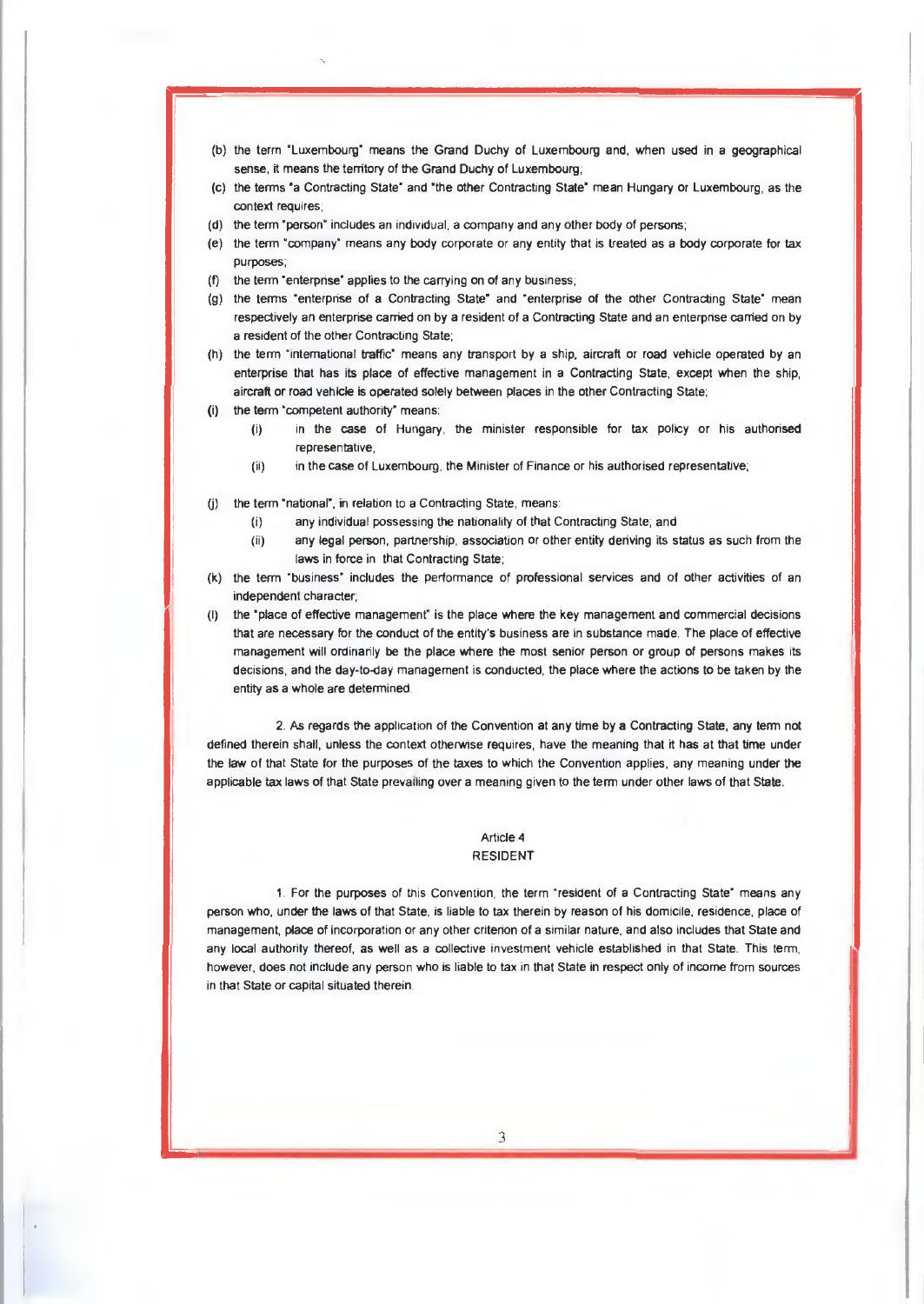2. Where by reason of the provisions of paragraph 1 an individual is a resident of both Contracting States, then his status shall be determined as follows:

- (a) he shall be deemed to be a resident only of the State in which he has a permanent horne available to him; if he has a permanent home available to him in both States, he shall be deemed to be a resident only of the State with which his personal and economic relations are closer (centre of vital interests);
- (b) if the State in which he has his centre of vital interests cannot be determined, or if he has not a permanent home available to him in either State, he shall be deemed to be a resident only of the State in which he has an habitual abode;
- (c) if he has an habitual abode in both States or in neither of them, he shall be deemed to be a resident only of the State of which he is a national;
- (d) if he is a national of both States or of neither of them, the competent authorities of the Contracting States shall settle the question by mutual agreement.

3. Where by reason of the provisions of paragraph 1 a person other than an individual is a resident of both Contracting States, then it shall be deemed to be a resident only of the State in which its place of effective management is situated.

#### Article 5 PERMANENT ESTABLISHMENT

1. For the purposes of this Convention, the term "permanent establishment" means a fixed place of business through which the business of an enterphse is wholly or partly carried on.

2. The term 'permanent establishment' includes especially:

- (a) a place of management;
- (b) a branch;
- (c) an office;
- (d) a factory;
- (e) a workshop; and
- (f) a mine, an oil or gas well, a quarry or any other place of extraction of natural resources.

3. A building site, a construction, assembly, installation or dredging project constitutes a permanent establishment only if it lasts more than twelve months.

4. Notwithstanding the preceding provisions of this Article, the term \*permanent establishment" shall be deemed not to include:

- (a) the use of facilities solely for the purpose of storage, display or delivery of goods or merchandise belonging to the enterprise;
- (b) the maintenance of a stock of goods or merchandise belonging to the enterprise solely for the purpose of storage, display or delivery;
- (c) the maintenance of a stock of goods or merchandise belonging to the enterprise solely for the purpose of processing by another enterprise;
- (d) the maintenance of a fixed place of business solely for the purpose of purchasing goods or merchandise or of collecting information, for the enterprise;
- (e) the maintenance of a fixed place of business solely for the purpose of carrying on, for the enterprise, any other activity of a preparatory or auxiliary character
- (f) the maintenance of a fixed place of business solely for any combination of activities mentioned in subparagraphs (a) to (e), provided that the overall activity of the fixed place of business resulting from this combination is of a preparatory or auxiliary character.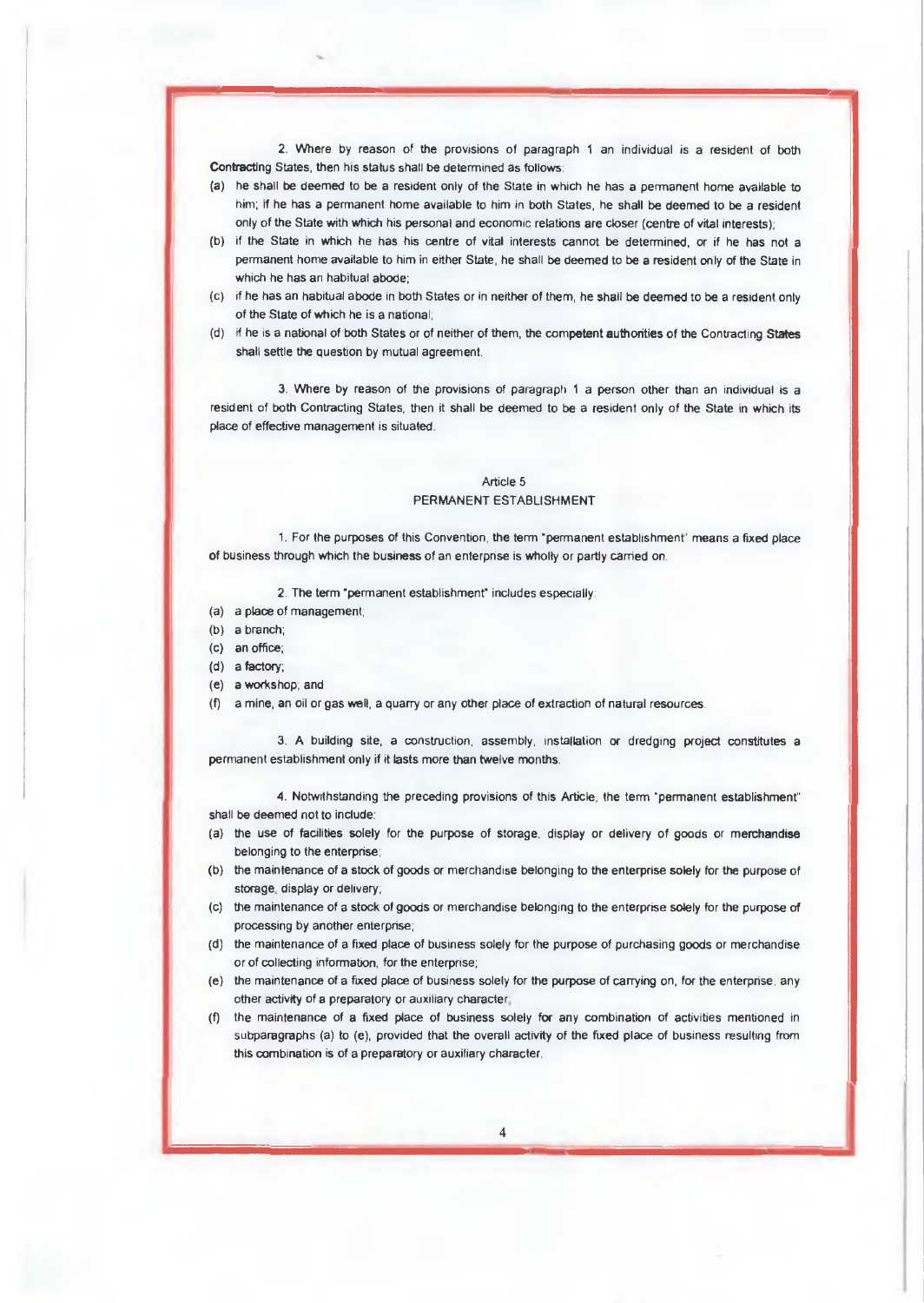5. Notwithstanding the provisions of paragraphs 1 and 2, where a person — other than an agent of an independent status to whom paragraph 6 applies — is acting on behalf of an enterprise and has, and habitually exercises, in a Contracting State an authority to conclude contracts in the name of the enterpnse, that enterprise shall be deemed to have a perrnanent establishment in that State in respect of any activities which that person undertakes for the enterprise, unless the activities of such person are limited to those mentioned in paragraph 4 which, if exercised through a fixed place of business, would not make this fixed place of business a permanent establishment under the provisions of that paragraph

6. An enterprise shall not be deemed to have a permanent establishment in a Contracting State merely because it carries on business in that State through a broker, general commission agent or any other agent of an independent status, provided that such persons are acting in the ordinary course of their business.

7. The fact that a company which is a resident of a Contracting State controls or is controlled by a company which is a resident of the other Contracting State, or which carries on business in that other State (whether through a permanent establishment or otherwise), shall not of itself constitute either company a permanent establishment of the other.

#### Article 6 INCOME FROM IMMOVABLE PROPERTY

1 Income derived by a resident of a Contracting State from immovable property (including income from agriculture or forestry) situated in the other Contracting State may be taxed in that other State.

2. The term 'immovable property' shall have the meaning which it has under the law of the Contracting State in which the property in question is situated. The term shall in any case include property accessory to immovable properly, livestock and equipment used in agriculture and forestry, rights to which the provisions of general law respecting landed property apply, usufruct of immovable property and rights to variable or fixed payments as consideration for the working of, or the right to work, mineral deposits, sources and other natural resources; ships, boats and aircraft shall not be regarded as immovable property

3. The provisions of paragraph 1 shall apply to income derived from the direct use, letting or use in any other form of immovable property

4. The provisions of paragraphs 1 and 3 shall also apply to the income from immovable property of an enterprise.

#### Article 7 BUSINESS PROFITS

1. Profits of an enterprise of a Contracting State shall be taxable only in that State unless the enterprise carries on business in the other Contracting State through a permanent establishment situated therein lf the enterprise carries on business as aforesaid, the profits that are attributable to the permanent establishment in accordance with the provisions of paragraph 2 may be taxed in that other State.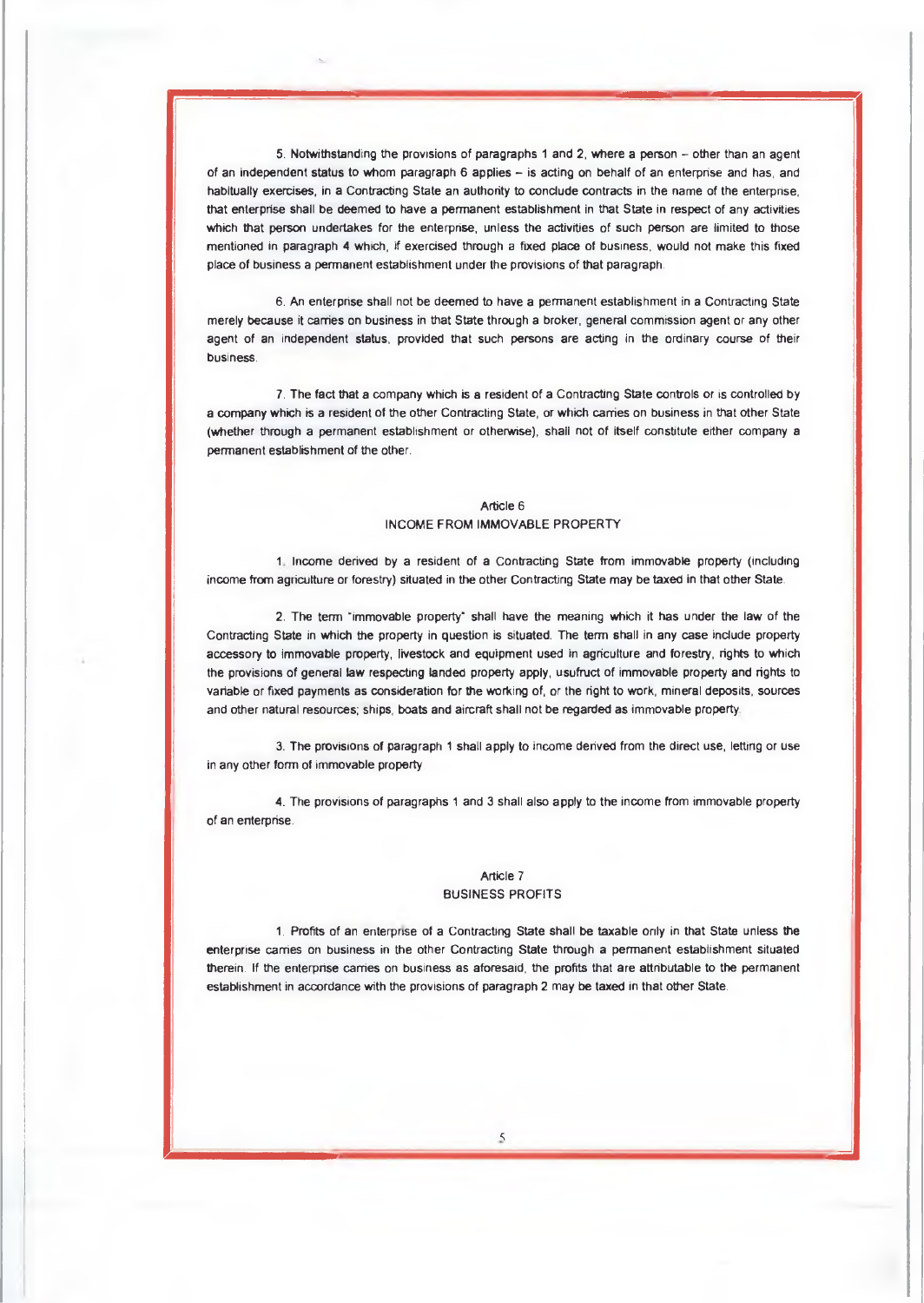2. For the purposes of this Article and Article 23, the profits that are attributable in each Contracting State to the permanent establishment referred to in paragraph 1 are the profits it might be expected to make, in particular in its dealings with other parts of the enterprise, if it were a seperate and independent enterphse engaged in the same or similar activities under the same or similar conditions, taking into account the functions performed, assets used and risks assumed by the enterprise through the permanent establishment and through the other parts of the enterprise.

-1•1=1111.

3. Where in accordance with paragraph 2, a Contracting State adjusts the profits that are attributable to a permanent establishment of an enterprise of one of the Contracting States and taxes accordingly profrts of the enterprise that have **been** charged to tax in the other State, the other State shall, to the extent necessary to eliminate double taxation on these profits, make an appropriate adjustment to the amount of the tax charged on those profits. In determining such adjustment, the competent authohties of the Contracting States shall if necessary consult each other.

4. Where profits include items of income which are dealt with separately in other Articles of this Convention, then the provisions of those Articles shall not be affected by the provisions of this Article.

#### Article 8

SHIPPING, INLAND WATERWAYS TRANSPORT AND AIR TRANSPORT

1. Profits from the operation of ships or aircraft in international traffic shall be taxable only in the Contracting State in which the place of effective management of the enterpnse is situated.

2. Profits from the operation of boats engaged in inland waterways transport shall be taxable only in the Contracting State in which the place of effective management of the enterprise is situated.

3. If the place of effective management of a shipping enterprise or of an inland waterways transport enterphse is aboard a ship or boat, then it shall be deemed to be situated in the Contracting State in which the home harbour of the ship or boat is situated, or, if there is no such home harbour, in **the**  Contracting State of which the operator of the ship or boat is a resident.

4. The provisions of paragraph 1 shall also apply to profits from the participation in a pool, a joint business or an intemational operating agency.

## Article 9 ASSOCIATED ENTERPRISES

#### 1. Where

- (a) an enterprise of a Contracting State participates directly or indirectly in the management, control or capital of an enterprise of the other Contracting State, or
- (b) the same persons participate directly or indirectly in the management, control or capital of an enterprise of a Contracting State and an enterprise of the other Contracting State,

and in either case conditions are made or imposed between the two enterprises in their commercial or financial relations which differ from those which would be made *between* independent enterpnses, then any profits which would, but for those conditions, have accrued to one of the enterphses, but, by reason of those conditions, have not so accrued, may be included in the profits of that enterpnse and taxed accordingly.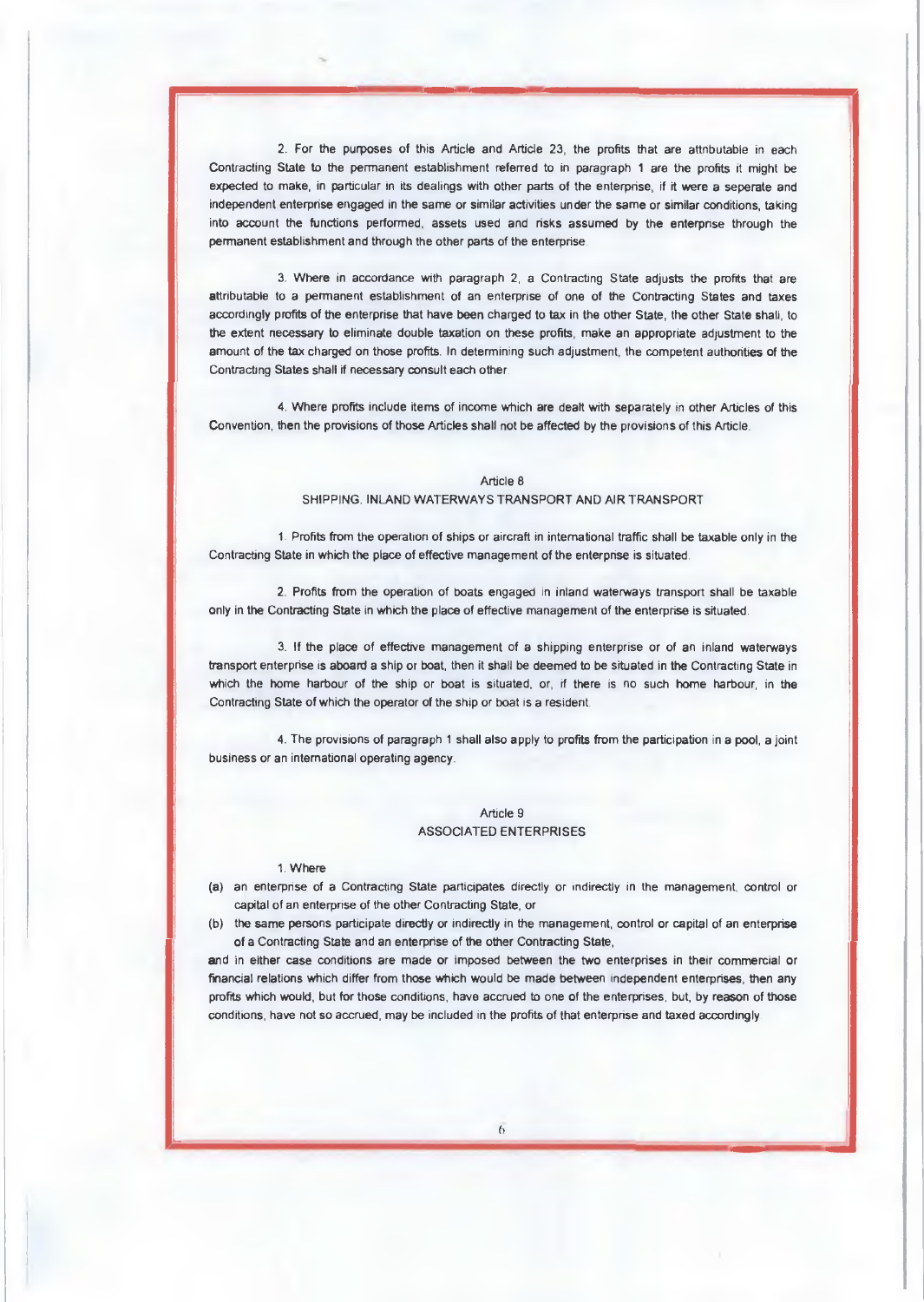2. Where a Contracting State includes in the profits of an enterprise of that State — and taxes accordingly - profits on which an enterprise of the other Contracting State has been charged to tax in that other State and the profits so included are profits which would have accrued to the enterprise of the firstmentioned State if the conditions made between the two enterprises had been those which would have been made between independent enterprises, then that other State shall make an approphate adjustment to the amount of the tax charged therein on those profits. ln determining such adjustment, due regard shall be had to the other provisions of this Convention and the competent authorities of the Contracting States shall if necessary consult each other.

## Article 10 DIVIDENDS

1. Dividends paid by a company which is a resident of a Contracting State to a resident of the other Contracting State may be taxed in that other State.

2. However, such dividends may also be taxed in the Contracting State of which the company paying the dividends is a resident and according to the laws of that State, but if the beneficial owner of the dividends is a resident of the other Contracting State, the tax so charged shall not exceed:

- (a) 0 per cent of the gross amount of the dividends *if* the beneficial owner is a company (other than **a**  partnership that is not liable to tax), which holds directly at least 10 per cent of the capital of the company paying the dividends,
- (b) 10 per cent of the gross amount of the dividends in all other cases.

This paragraph shall not affect the taxation of the company in respect of the profits out of which the dividends are paid.

3. The term "dividends" as used in this Article means income from shares, "jouissance" shares or •jouissance rights, minig shares, founders' shares or other rights, not being debt-claims, participating in profits, as well as income from other corporate hghts which is subjected to the same taxation treatment as income from shares by the laws of the State of which the company making the distribution is a resident.

4. The provisions of paragraphs 1 and 2 shall not apply if the beneficial owner of the dividends, being a resident of **a** Contracting State, carries on business in the other Contracting State of which the cornpany paying the dividends is a resident through a permanent establishment situated therein and the holding in respect of which the dividends are paid is effectively connected with such permanent establishment. ln such case the provisions of Article 7 shall apply.

5. Where a cornpany which is a resident of a Contracting State derives profits or income from the other Contracting State, that other State may not impose any tax on the dividends paid by the company, except insofar as such dividends are paid to a resident of that other State or insofar as the holding in respect of which the dividends are paid is effectively connected with a permanent establishment situated in that other State, nor subject the company's undistributed profits to a tax on the companys undistributed profits, even if the dividends paid or the undistributed profits consist wholly or partly of profits or income arising in such other **State**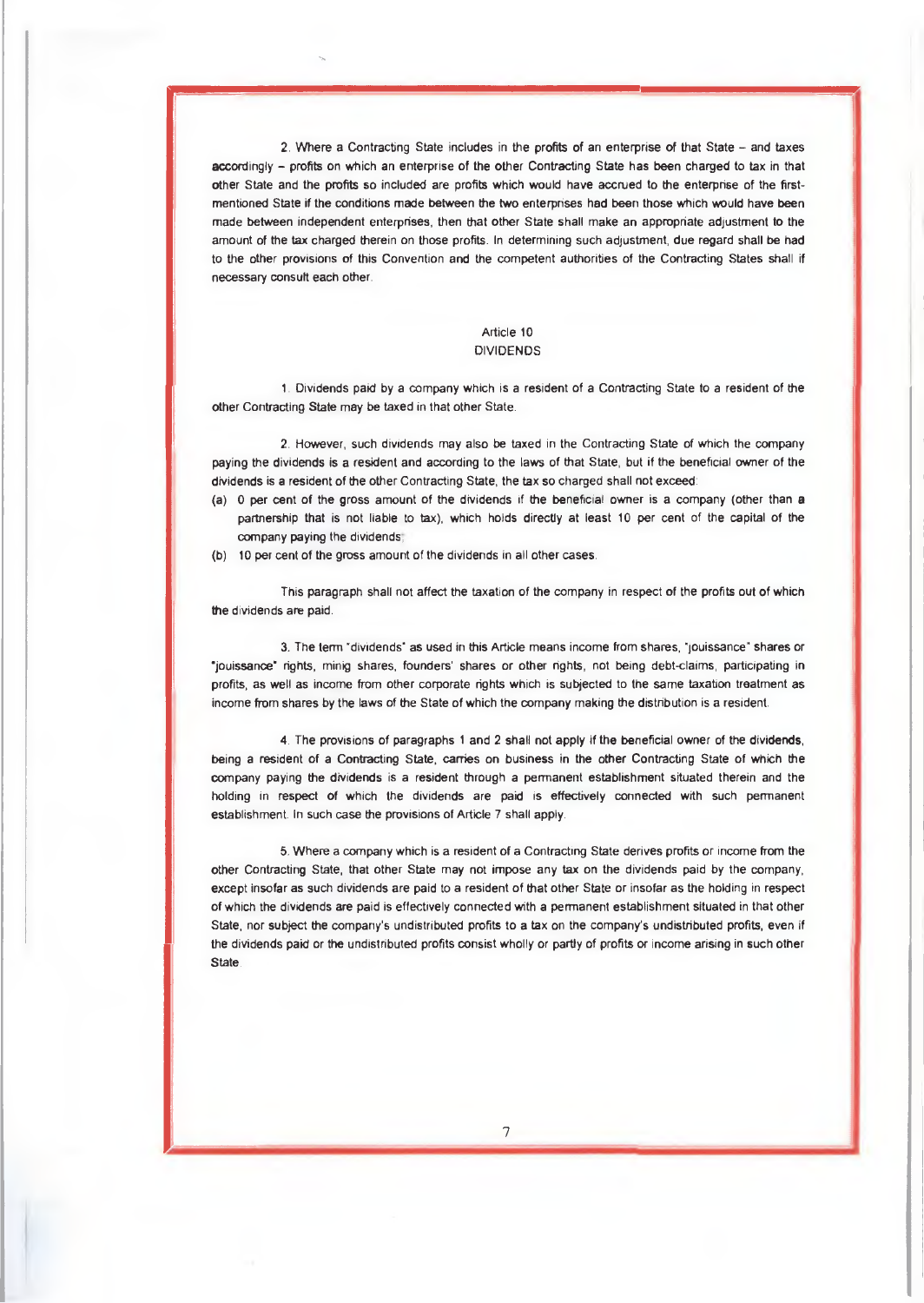#### Article 11 INTEREST

1. Interest arising in a Contracting State and beneficially owned by a resident of the other Contracting State shall be taxable only in that other State.

2. The term 'interest as used in this Article means income from debt-claims of every kind, whether or not secured by mortgage and whether or not carrying a right to participate in the debtor's profits, and in particular, income from government securities and income from bonds or debentures, including premiums and prizes attaching to such securities, bonds or debentures, but does not include income dealt with in Article 10. Penalty charges for late payment shall not be regarded as interest for the purpose of this Article

3. The provisions of paragraph 1 shall not apply if the beneficial owner of the interest, being a resident of a Contracting State, carries on business in the other Contracting State in which the interest arises, through a permanent establishment situated therein, and the debt-claim in respect of which the interest is paid is effectively connected with such permanent establishment In such case the provisions of Article 7 shall apply.

4. Where, by reason of a special relationship between the payer and the beneficial owner or between both of them and sorne other person, the arnount of the interest, having regard to the debt-claim for which it is paid, exceeds the amount which would have been agreed upon by the payer and the beneficial owner in the absence of such relationship, the provisions of this Article shall apply only to the last-mentioned amount ln such case, the excess part of the payments shall remain taxable according to the laws of each Contracting State, due regard being had to the other provisions of this Convention.

# Article 12

# ROYALTIES

1 Royalties arising in a Contracting State and beneficially owned by a resident of the other Contracting State shall be taxable only in that other State.

2. The term "royalties" as used in this Article means payments of any kind received as a consideration for the use of, or the right to use, any copyright of literary, artistic or scientific work (including cinematograph films), any patent, trade mark, design or model, plan, secret formula or process, or for information conceming industrial, commercial or scientific experience

3. The provisions of paragraph 1 shall not apply if the beneficial owner of the royalties, being a resident of a Contracting State, carries on business in the other Contracting State in which the royalties arise, through a permanent establishment situated therein, and the right or property in respect of which the royalties are paid is effectively connected with such permanent establishment. In such case the provisions of Article 7 shall apply.

4. Where, by reason of a special relationship between the payer and the beneficial owner or between both of them and some other person, the amount of the royalties, having regard to the use, right or information for which they are paid, exceeds the amount which would have been agreed upon by the payer and the beneficial owner in the absence of such relationship, the provisions of this Article shall apply only to the last-mentioned amount. In such case, the excess part of the payments shall remain taxable according to the laws of each Contracting State, due regard being had to the other provisions of this Convention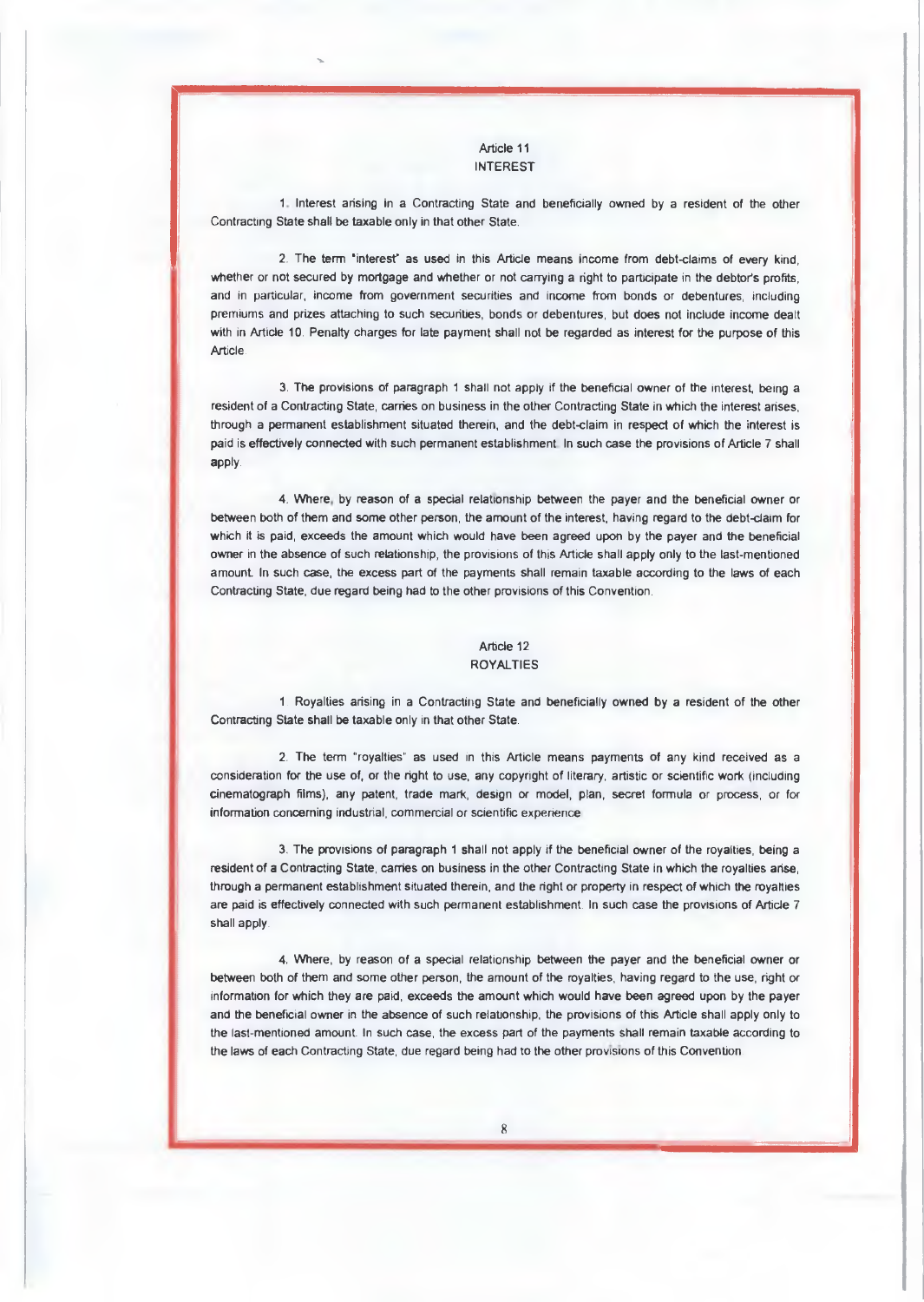## Article 13 CAPITAL GAINS

1. Gains derived by a resident of a Contracting State from the alienation of immovable property referred to in Article 6 and situated in the other Contracting State may be taxed in that other State.

2. Gains derived by a resident of a Contracting State from the alienation of shares or comparable interests deriving more than 50 per cent of their value directly or indirectly from immovable property situated in the other Contracting State may be taxed in that other State.

3. Gains, other than those dealt with in paragraph 2 of this Article, frorn the alienation of movable property forming part of the business property of a permanent establishment which an enterprise of **a** Contracting State has in the other Contracting State, including such gains from the alienation of such a permanent establishment (alone or with the whole enterphse), may be taxed in that other State.

4. Gains from the alienation of ships or aircraft operated in intemational traffic, boats engaged in inland waterways transport or movable property pertaining to the operation of such ships, aircraft or boats, shall be taxable only in the Contracting State in which the place of effective management of the enterprise is situated.

5. Gains from the alienation of any property other than that referred to in paragraphs 1, 2, 3 **and**  4, shall be taxable only in the Contracting State of which the alienator is a resident.

#### Article 14 INCOME FROM EMPLOYMENT

1. Subject to the provisions of Articles 15, 17, 18 and 20, salaries, wages and other similar remuneration derived by a resident of a Contracting State in respect of an employment shall be taxable only in that State unless the employment is exercised in the other Contracting State. lf the employment is so exercised, such remuneration as is derived therefrom may be taxed in that other State

2. Notwithstanding the provisions of paragraph 1, remuneration derived by a resident of a Contracting State in respect **of** an employment exercised in the other Contracting State shall be taxable only in the first-mentioned State if:

- (a) the recipient is present in the other State for a period or periods not exceeding in the aggregate 183 days in any twelve-month period commencing or ending in the calendar year concerned, and
- (b) the remuneration is paid by, or on behalf of, an employer who is not a resident of the other State, and
- (c) the remuneration is not borne by a permanent establishment which the employer has in the other State.

3. Notwithstanding the preceding provisions of this Article, remuneration derived in respect of an employment exercised aboard a ship, aircraft or road vehicle operated in international traffic, or aboard a boat engaged in inland waterways transport, may be taxed in the Contracting State in which the place of effective management of the enterprise is situated.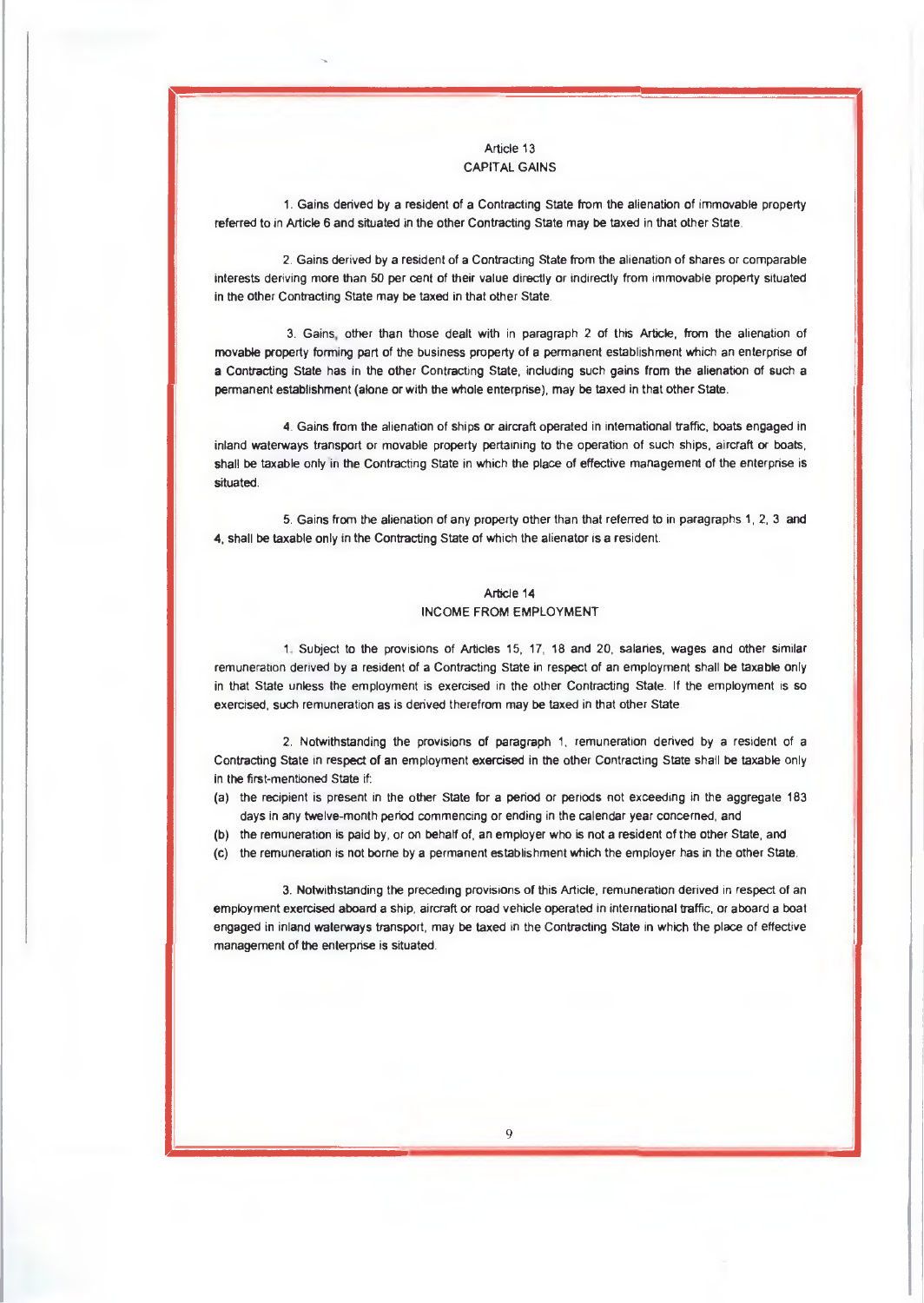#### Article 15 DIRECTORS' FEES

Directors' fees and other similar payments denved by a resident of a Contracting State in his capacity as a member of the board of directors or the supervisory board of a company which is a resident of the other Contracting State may be taxed in that other State.

#### Article 16 ARTISTES AND SPORTSPERSONS

1. Notwithstanding the provisions of Articles 7 and 14, income derived by a resident of a Contracting State as an entertainer, such as a theatre, motion picture, radio or television artiste, or a musician, or as a sportsperson, from his personal activities as such exercised in the other Contracting State, may be taxed in that other State.

2. Where income in respect of personal activities exercised by an entertainer or a sportsperson in his capacity as such accrues not to the entertainer or sportsperson himself but to another person, that income may, notwithstanding the provisions of Articles 7 and 14, be taxed in the Contracting State in which the activities of the entertainer or sportsperson are exercised

3. The provisions of paragraphs 1 and 2 shall not apply to income derived from activtties performed in a Contracting State by artistes or sportspersons if the visit to that State is wholly or mainly supported by public funds of one or both of the Contracting States or local authorities thereof. In such a case, the income is taxable only in the Contracting State in which the artiste or sportsperson is a resident.

# Article 17

#### PENSIONS

Pensions and other similar remuneration arising in a Contracting State and paid to a resident of the other Contracting State shall be taxable only in the first-mentioned State.

#### Article 18 GOVERNMENT SERVICE

1 (a) Salanes, wages and other similar remuneration paid by a Contracting State or a local authority thereof to an individual in respect of services rendered to that State or authority shall be taxable only in that State.

- (b) However, such salanes, wages and other similar remuneration shall be taxable only in the other Contracting State if the services are rendered in that State and the individual is a resident of that State who:
	- (i) is a national of that State; or
	- (ii) did not become a resident of that State solely for the purpose of rendenng the services.
- 2. The provisions of Articles 14, 15 and 16 shall apply to salaries, wages and other similar remuneration in respect of services rendered in connection with a business carried on by a Contracting State or a local authority thereof.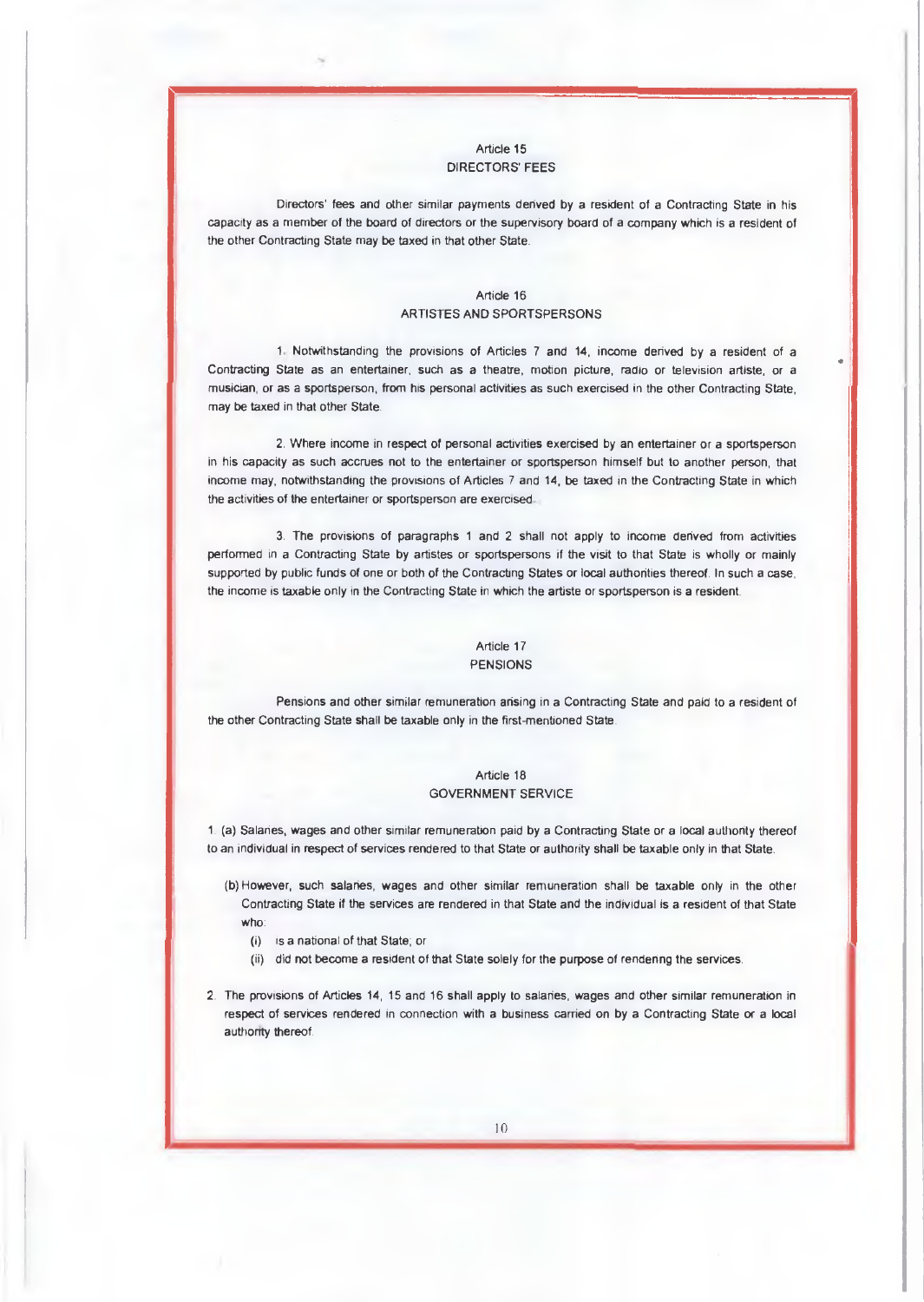#### Article 19 **STUDENTS**

Payrnents which a student, apprentice or business trainee who is or was immediately before visiting a Contracting State a resident of the other Contracting State and who is present in the first-mentioned State solely for the purpose of his education or training receives for the purpose of his maintenance, education or training shall not be taxed in that State, provided that such payments arise from sources outside that State.

#### Article 20 PROFESSORS, TEACHERS AND RESEARCHERS

1. An individual who visits a Contracting State for the purpose of teaching or carrying out research at a university, college, school or other recognised educational institution in that State and who is or was immediately before that visit a resident of the other Contracting State, shall be exempt from taxation in the first-mentioned Contracting State on remuneration for such teaching or research for a period not exceeding two years from the date of his first visit for that purpose.

2. The provisions of paragraph 1 of this Article shall not apply to remuneration from research if such research is undertaken not in the public interest but primarily for the private benefit of a specific person **Of** personS.

# Article 21 OTHER INCOME

1. Items of income of a resident of a Contracting State, wherever arising, not dealt with in the foregoing Articles of this Convention shall be taxable only in that State

2. The provisions of paragraph 1 shall not apply to income, other than income from immovable property as defined in paragraph 2 of Article 6, if the recipient of such income, being a resident of a Contracting State, carries on business in the other Contracting State through a permanent establishment situated therein and the right or property in respect of which the income is paid is effectively connected with such permanent establishment. In such case the provisions of Article 7 shall apply.

### Article 22 CAPITAL

1. Capital represented by immovable property referred to in Article 6, owned by a resident of a Contracting State and situated in the other Contracting State, may be taxed in that other State.

2. Capital represented by movable property forming part of the business property of a permanent establishment which an enterprise of **a** Contracting State has in the other Contracting State may be taxed in that other State.

3. Capital represented by ships and aircraft operated in international traffic and by boats engaged in inland waterways transport, and by movable property pertaining to the operation of such ships, aircraft and boats, shall be taxable only in the Contracting State in which the place of effective management of the enterprise is situated.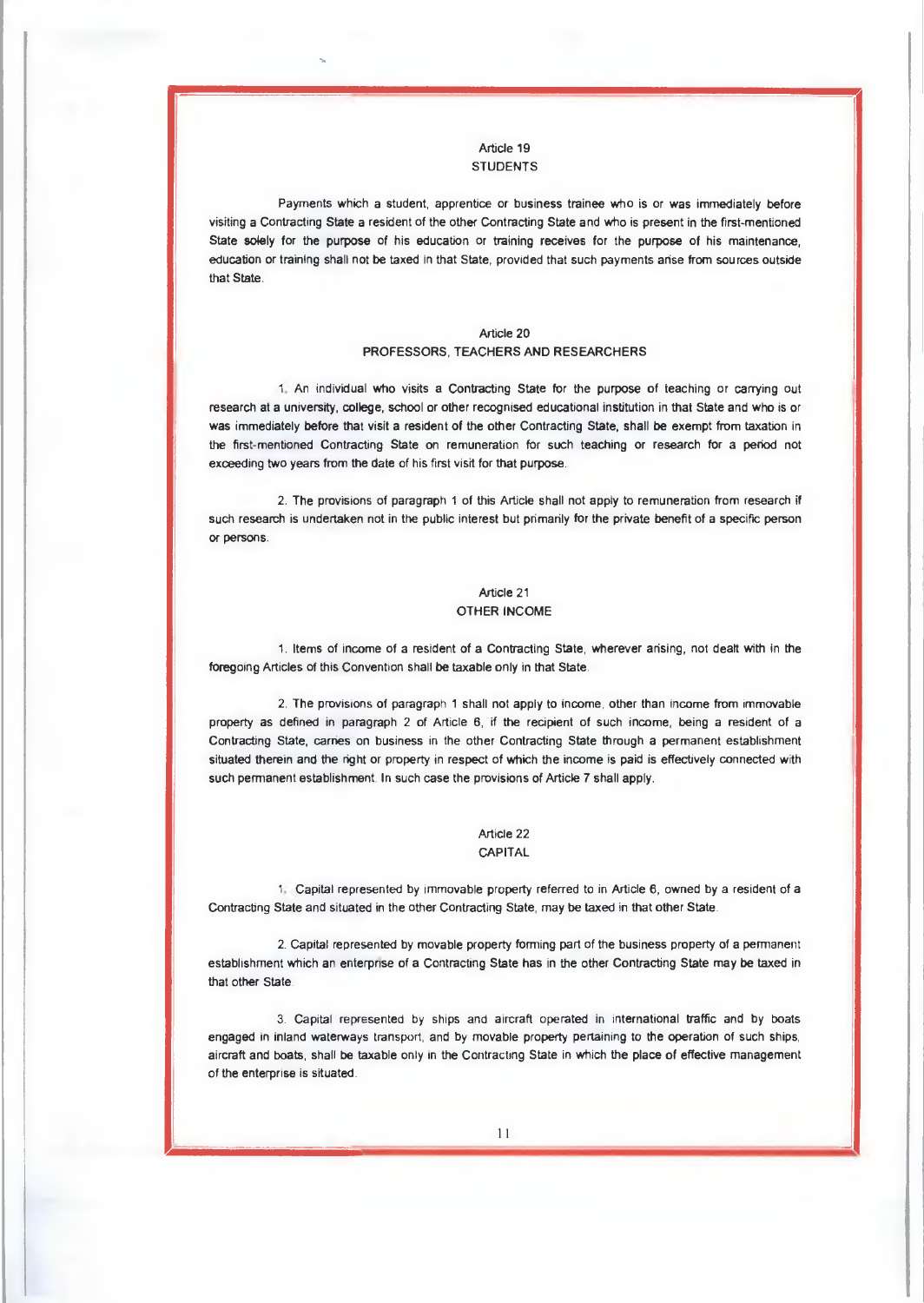4. All other elements of capital of a resident of a Contracting State shall be taxable only in that

**State** 

# Article 23 ELIMINATION OF DOUBLE TAXATION

1. In Hungary double taxation shall be eliminated as follows.

- (a) Where a resident of Hungary derives income or owns capital which, in accordance with the provisions of this Convention may be taxed in Luxembourg, Hungary shall, subject to the provisions of subparagraphs (b) and (c), exempt such income or capital from tax.
- (b) Where a resident of Hungary derives items of income which, in accordance with the provisions of Article 10 and paragraph 2 of Article 13, may be taxed in Luxembourg, Hungary shall allow as a deduction from the tax on the income of that resident an arnount equal to the tax paid in Luxembourg. Such deduction shall not, however, exceed that part of the tax, as computed before the deduction is given, which is attributable to such items of income derived frorn Luxembourg.
- (c) Where in accordance with any provision of the Convention income derived or capital owned by a resident of Hungary is exempt from tax in Hungary, Hungary may nevertheless, in calculating the amount of tax on the remaining income or capital of such resident, take into account the exempted income or capital.
- (d) The provisions of subparagraph (a) shall not apply to income derived or capital owned by a resident of Hungary where Luxembourg applies the provisions of this Convention to exempt such income or capital from tax or applies the provisions of paragraph 2 of Article 10 to such income.

2. Subject to the provisions of the law of Luxembourg regarding the elimination of double taxation which shall not affect the general principle hereof, double taxation shall be eliminated as follows:

- (a) Where a resident of Luxembourg derives income or owns capital which, in accordance with the provisions of this Convention, may be taxed in Hungary, Luxembourg shall, subject to the provisions of subparagraphs (b) and (c), exempt such income or capital from tax, but may, in order to calculate the amount of tax on the remaining income or capital of the resident, apply the same rates of tax as if the income or capital had not been exempted.
- (b) Where a resident of Luxembourg derives income which, in accordance with the provisions of Article 10, paragraph 2 of Article 13 and Article 16 may be taxed in Hungary, Luxembourg shall allow as a deduction from the income tax on individuals or from the corporation tax of that resident an amount equal to the tax paid in Hungary. Such deduction shall not, however, exceed that part of the tax, as computed before the deduction is given, which is attributable to such items of income derived from Hungary.
- (c) The provisions of subparagraph (a) shall not apply to income derived or capital owned by a resident of Luxembourg where Hungary applies the provisions of this Convention to exempt such income or capital from tax or applies the provisions of paragraph 2 of Article 10 to such income.

#### Article 24 NON-DISCRIMINATION

1. Nationals of a Contracting State shall not be subjected in the other Contracting State to any taxation or any requirement connected therewith, which is other or more burdensome than the taxation and connected requirements to which nationals of that other State in the same circumstances, in particular with respect to residence, are or may be subjected. This provision shall, notwithstanding the provisions of Article 1, also apply to persons who are not residents of one or both of the Contracting States.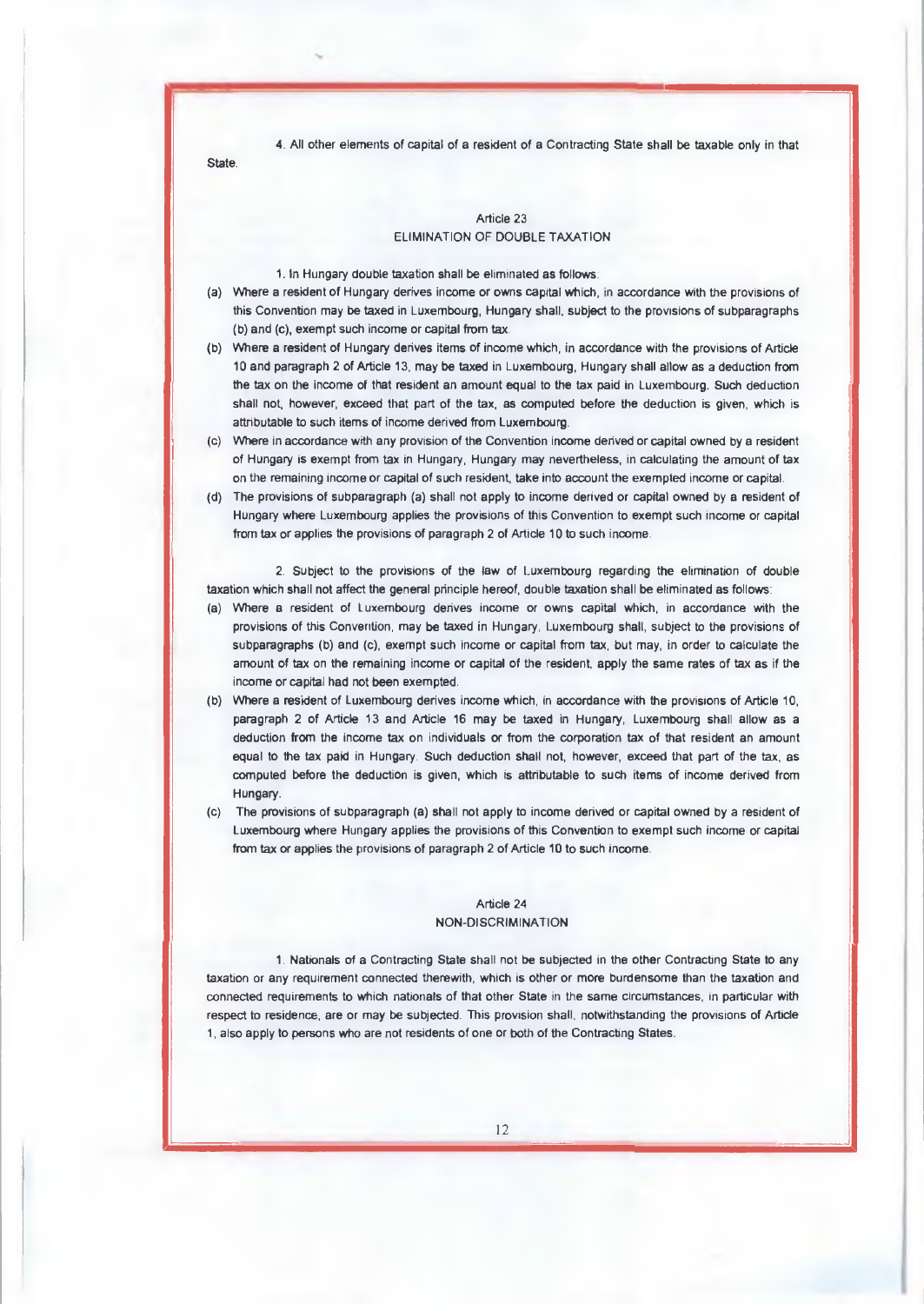2. Stateless persons who are residents of a Contracting State shall not be subjected in either Contracting State to any taxation or any requirement connected therewith, which is other or more burdensome than the taxation and connected requirements to which nationals of the State concerned in the same circumstances, in particular with respect to residence, are or may be subjected.

3. The taxation on a permanent establishment which an enterprise of a Contracting State has in the other Contracting State shall not be less favourably levied in that other State than the taxation levied on enterprises of that other State carrying on the same activities. This provision shall not be construed as obliging a Contracting State to grant to residents of the other Contracting State any personal allowances, reliefs and reductions for taxation purposes on account of civil status or family responsibilities which it grants to its own residents.

4. Except where the provisions of paragraph 1 of Article 9, paragraph 4 of Article 11, or paragraph 4 of Article 12, apply, interest, royalties and other disbursements paid by an enterprise of a Contracting State to a resident of the other Contracting State shall, for the purpose of determining the taxable profits of such enterprise, be deductible under the same conditions as if they had been paid to a resident of the first-mentioned State. Similarly, any debts of an enterprise of a Contracting State to a resident of the other Contracting State shall, for the purpose of determining the taxable capital of such enterprise, be deductible under the same conditions as if they had been contracted to a resident of the first-mentioned Contracting State.

5. Enterprises of a Contracting State, the capital of which is wholly or partly owned or controlled, directly or indirectly, by one or more residents of the other Contracting State, shall not be subjected in the first-mentioned Contacting State to any taxation or any requirement connected therewith which is other or more burdensome than the taxation and connected requirements to which other similar enterprises of the first-mentioned State are or may be subjected.

6. The provisions of this Article shall, notwithstanding the provisions of Article 2, apply to taxes of every kind and description

#### Article 25 MUTUAL AGREEMENT PROCEDURE

1. Where a person considers that the actions of one or both of the Contracting States result or will result for him in taxation not in accordance with the provisions of this Convention. he may, irrespective of the remedies provided by the domestic law of those States, present his case to the competent authority of the Contracting State of which he is a resident or, if his case comes under paragraph 1 of Article 24, to that of the Contracting State of which he is a national. The case must be presented within three years from the first notification of the action resulting in taxation not in accordance with the provisions of the Convention.

2. The competent authority shall endeavour, if the objection appears to it to be justified and if it is not itself able to arrive at a satisfactory solution, to resolve the case by mutual agreement with the competent authority of the other Contracting State, with a view to the avoidance of taxation which is not in accordance with the Convention Any agreement reached shall be implemented notwithstanding any time limits in the domestic law of the Contracting States.

3. The competent authorities of the Contracting States shall endeavour to resolve by mutual agreement any difficulties or doubts arising as to the interpretation or application of the Convention They may also consult together for the elimination of double taxation in cases not provided for in the Convention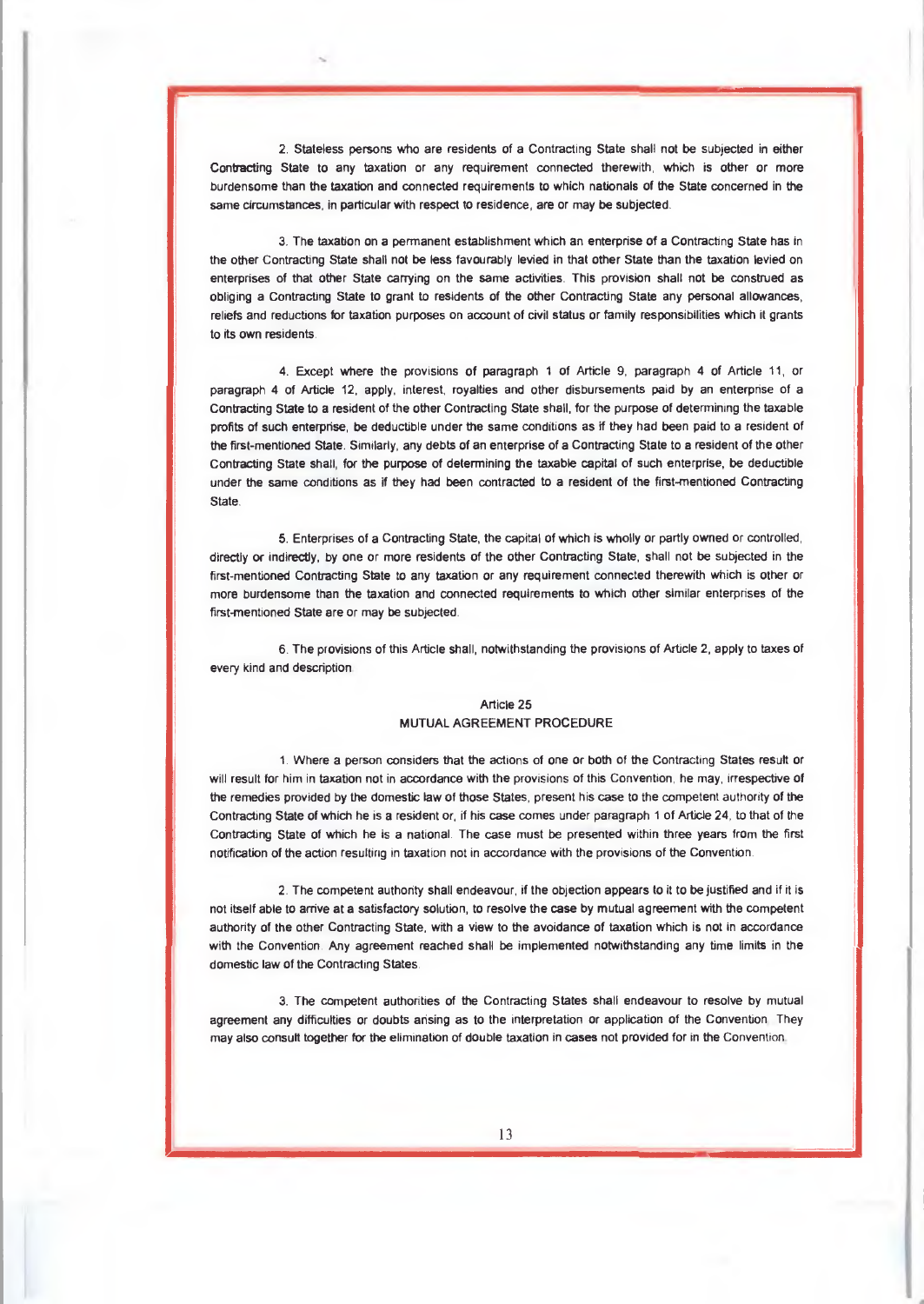**4.** The competent authonties of the Contracting States may communicate with each other directly, including through a joint commission consisting of themselves or their representatives, for the purpose of reaching an agreement in the sense of the preceding paragraphs.

#### Article 26 EXCHANGE OF INFORMATION

1. The competent authonties of the Contracting States shall exchange such information as is foreseeably relevant for carrying out the provisions of this Convention or to the administration or enforcement of the domestic laws concerning taxes of every kind and description imposed on behalf of the Contracting States, or of their local authorities, insofar as the taxation thereunder is not contrary to the Convention. The exchange of information is not restricted by Articles 1 and 2.

2. Any information received under paragraph 1 by a Contracting State shall be treated as secret in the same manner as information obtained under the domestic laws of that State and shall be disclosed only to persons or authorities (including courts and administrative bodies) concerned with the assessment or collection of, the enforcement or prosecution in respect of, the deterrnination of appeals in relation to the taxes referred to in paragraph 1, or the oversight of the above. Such persons or authorities shall use the information only for such purposes. They may disclose the information in public court proceedings or in judicial decisions.

3. In no case shall the provisions of paragraphs 1 and 2 be construed so as to impose on a Contracting State the obligation.

- (a) to carry out administrative measures at variance with the laws and administrative practice of that or **of**  the other Contracting State;
- (b) to supply information which is not obtainable under the laws or in the normal course of the administration of that or of the other Contracting State;
- (c) to supply information which would disclose any trade, business, industrial, commercial or professional secret or trade process, or information the disclosure of which would be contrary to public policy (ordre public)

4. If inforrnation is requested by a Contracting State in accordance with this Article, the other Contracting State shall use its information gathering measures to obtain the requested information, even though that other State may not need such information for its own tax purposes. The obligation contained in the preceding sentence is subject to the limitations of paragraph 3 but in no case shall such limitations be construed to permit a Contracting State to decline to supply information solely because it has no domestic interest in such information.

5. In no case shall the provisions of paragraph 3 be construed to permit a Contracting **State to**  decline to supply information solely because the information is held by a bank, other financial institution, nominee or person acting in an agency or a fiduciary capacity or because it relates to ownership interests in a person.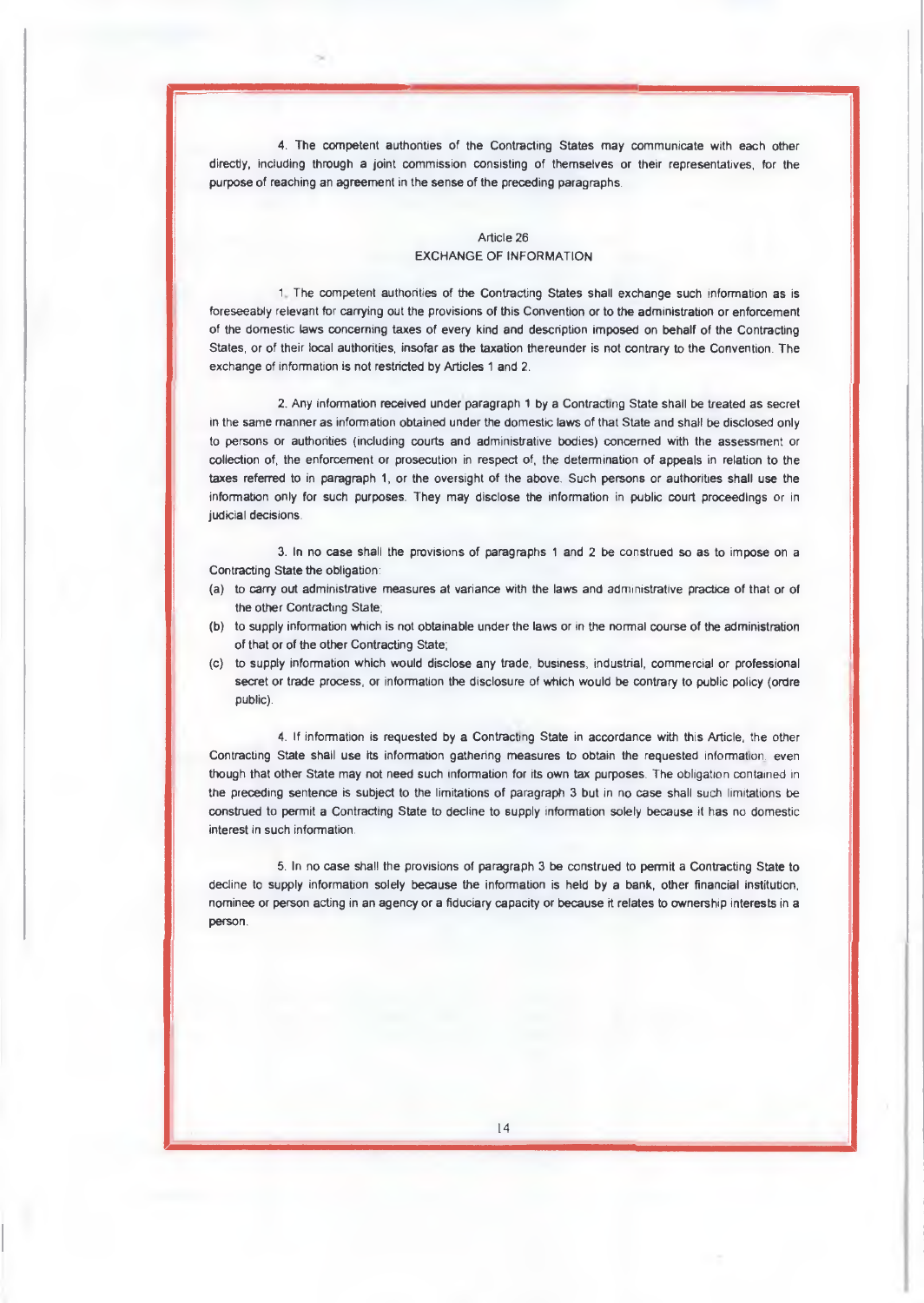Article 27 **MEMBERS OF DIPLOMATIC MISSIONS AND CONSULAR POSTS** 

**Nothing in this Convention shall affect the fiscal privileges of members of diplomatic missions or consular posts under the general rules of international law or under the provisions of special agreements.** 

#### **Article 28 ENTRY INTO FORCE**

**1. Each of the Contracting States shall notify each other in writing, through diplomatic channels of the completion of the procedures required by its law for the bringing into force of this Convention.** 

**2. This Convention shall enter into force on the 30th day following the date of receipt of the latter of the notifications referred to in paragraph 1 and its provisions shall have effect in both Contracting States:** 

- **(a) in respect of taxes withheld at source, to income derived on or after 1 January of the calendar year next following the year in which the Convention enters into force;**
- **(b) in respect of other taxes on income and taxes on capital, to taxes chargeable for any tax year beginning on or after 1 January of the calendar year next following the year in which the Convention enters Into force.**

**3. Upon the entry Into force of this Convention, the Convention between the Republic of Hungary and the Grand Duchy of Luxembourg for the avoidance of double taxation with respect to taxes on income**  and on capital and the Protocol, signed at Budapest on 15<sup>th</sup> January 1990, shall be terminated and cease to have effect:

- **(a) in respect of taxes withheld at source, to income derived on or after 1 January of the calendar year next following the year in which this Convention enters into force;**
- **(b) in respect of other taxes on income and on capital, to taxes chargeable for any tax year beginning on or after 1 January of the calendar year next following the year in which this Convention enters into force.**

# **Article 29**

#### **TERMINATION**

**I. This Convention shall remain in force until terminated by a Contracting State. Either Contracting State may terminate the Convention through diplomatic channels, by gtving notice of termination at least six months before the end of any calendar year beginning after the expiration of a period of five years from the date of its entry into force.** 

**2. In such event, this Convention shall cease to have effect in both Contracting States:** 

- **(a) In respect of taxes withheld at source, to income derived on or after 1 January of the calendar year next following the year in which the notice is given;**
- **(b) in respect of other taxes on income and taxes on capital, to taxes chargeable for any tax year beginning on or after 1 January of the calendar year next following the year in which the notice is given.**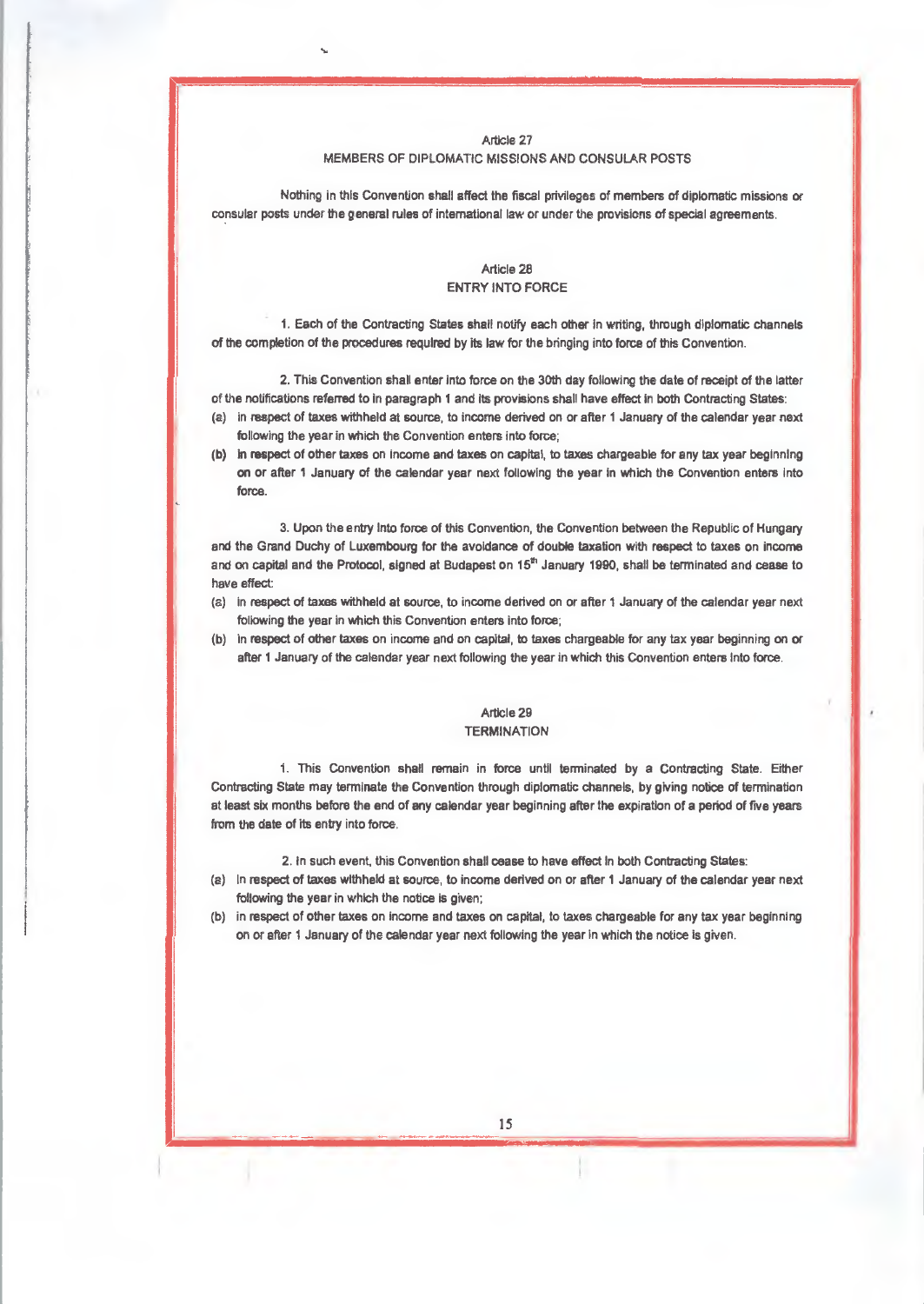IN WITNESS WHEREOF the undersigned, duly authorised thereto, have signed this Convention.

Done in duplicate at  $\beta$ h  $\ell_2$ , this  $\ell_1$  this  $\ell_2$  this  $\ell_3$  of more  $\ell_4$ 015., in the French, Hungarian and English languages, each text being equally authentic. In case of divergence of interpretation the English text shall prevail.

16

For the Grand Duchy of Luxembourg

 $\cup$  $\overline{r}$  For Hungary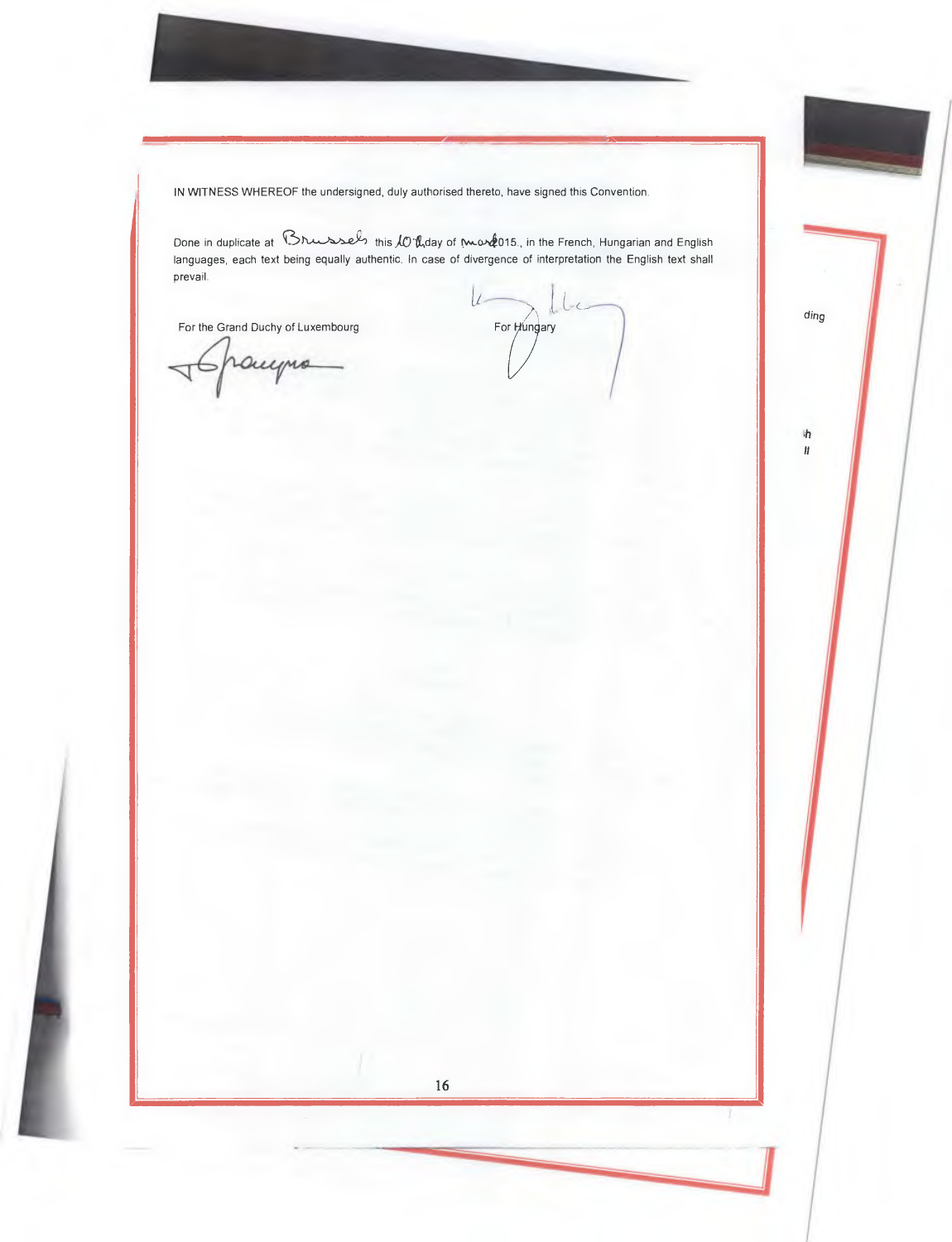#### **PROTOCOL**

**At the moment of the signing of the Convention between Hungary and the Grand Duchy of Luxembourg for the avoidance of double taxation and the prevention of fiscal evasion with respect to taxes on income and on capital, both skies have agreed upon the following provisions, which shall form an Integral part of the Convention:** 

l. **With reference to paragraph 1 of Article 4:** 

**It is understood that the term 'collective investment vehicle" means:** 

- **(a) in the case of Hungary, any investment fund established on the basis of the Act on collective investment schemes and their management;**
- **(b) in the case of Luxembourg,** 
	- $(i)$ an investment company with variable capital (société d'investissement à capital **variable);**
	- (ii) an investment company with fixed capital (société d'investissement à capital fixe);
	- (iii) an investment company in risk capital (société d'investissement en capital à risque);
	- **(iv) a collective investment fund (fonds commun de placement),**

**as well as any other collective investment vehicle established in either Contracting State which the competent authorities of the Contracting States agree to regard as a collective investrnent vehicle for purposes of this paragraph.** 

**This provision shall not be construed as restricting in any way a Contracting State's right to tax the residents of that State.** 

**II. Wdh reference to paragraphs 1 and 4 of Article 8, paragraph 4 of Article 13 and paragraph 3 of Article 22:** 

Both Contracting States have agreed that the term "international traffic" does not cover international traffic by **road vehicles.** 

**Ill. With reference to Article 26:** 

**The cornpetent authority of the requesting State shall provide the following information to the competent authority of the requested State when making a request for information under the Convention to demonstrate the foreseeable relevance of the information to the request:** 

- **(a) the identity of the person under examination or investigation;**
- **(b) a statement of the information sought including its nature and the form in which the requesting State wishes to receive the information from the requested State;**
- **(c) the tax purpose for which the information is sought;**
- **(d) the taxable period for which the information is requested;**
- **(e) grounds for believing that the information requested is held in the requested State or is in the possession or control of a person within the jurisdiction of the requested State;**
- $(9)$ **to the extent known the name and address of any person believed to be in possession of the requested information;**
- **(g) a statement that the requesting State has pursued all means available in its own territory to obtain the information, except those that would give rise to disproportionate difficutties**